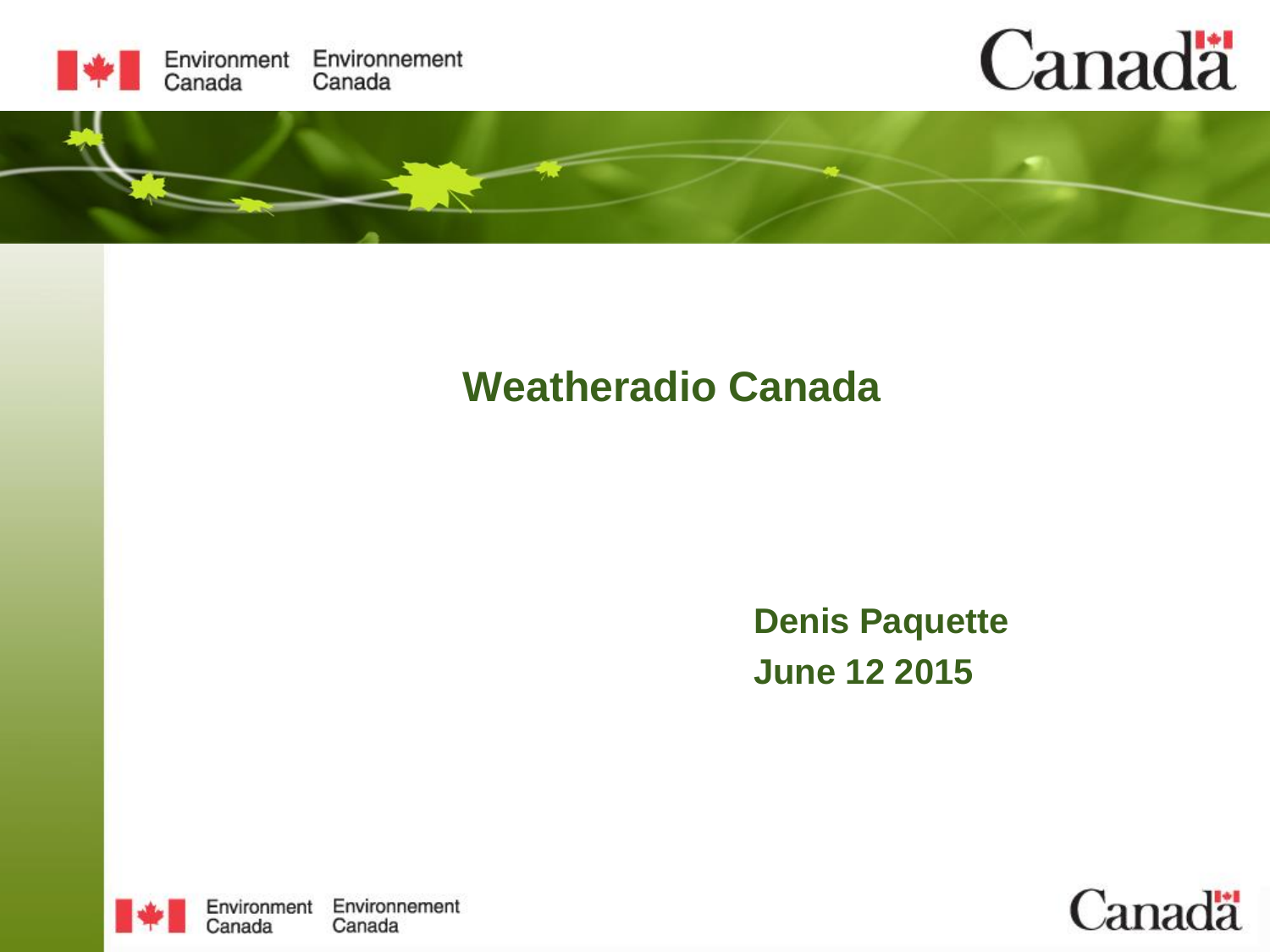### **Environment Canada**

- Providing weather warnings to Canadians
- Using web technology
- Providing automated telephone services
- Using Weatheradio



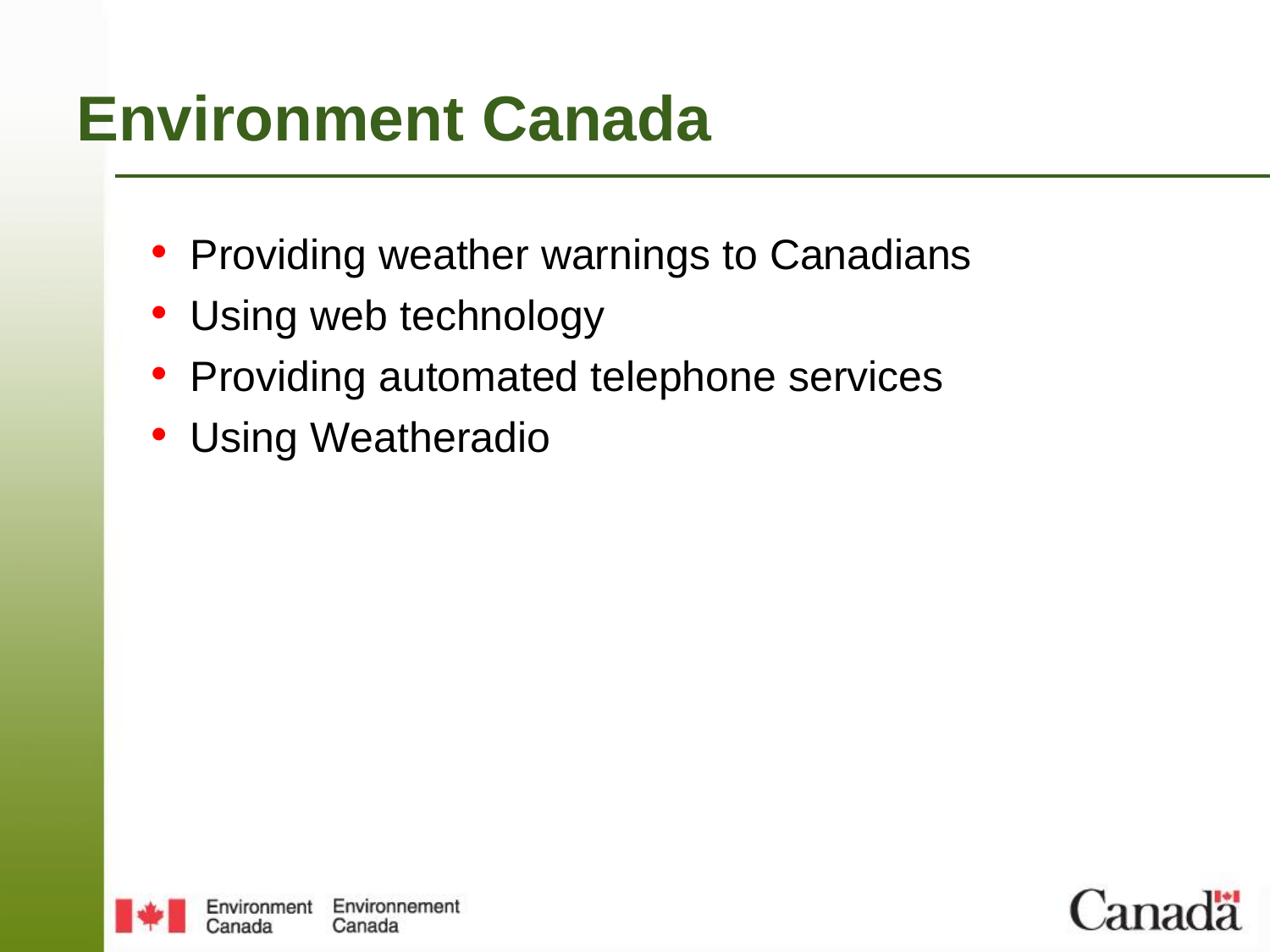### **Our Network**

- Automated telephone service
	- Provides service to 135 locations
	- Answers more then 20 million calls annually
- Weatheradio Canada
	- 230 transmitters
	- Covers 93% of the Canadian population
	- With 32 sites north of 60



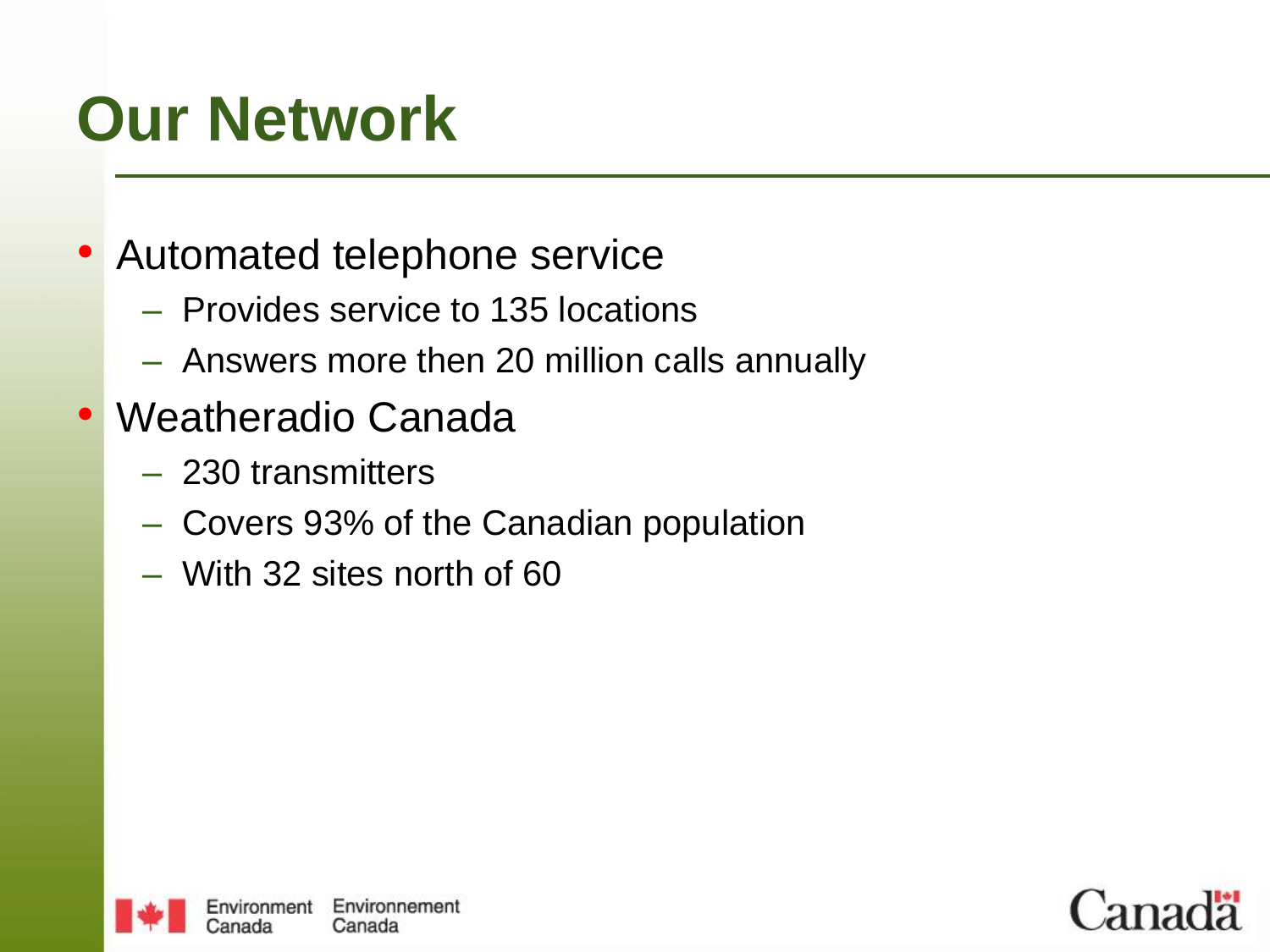### **Our current system**

- Text-to-speech engines developed in the mid 90's
- 54,000 phrases in three languages
- Over 50,000 voice files produced every day
- System is located in five offices
- Complete automated process



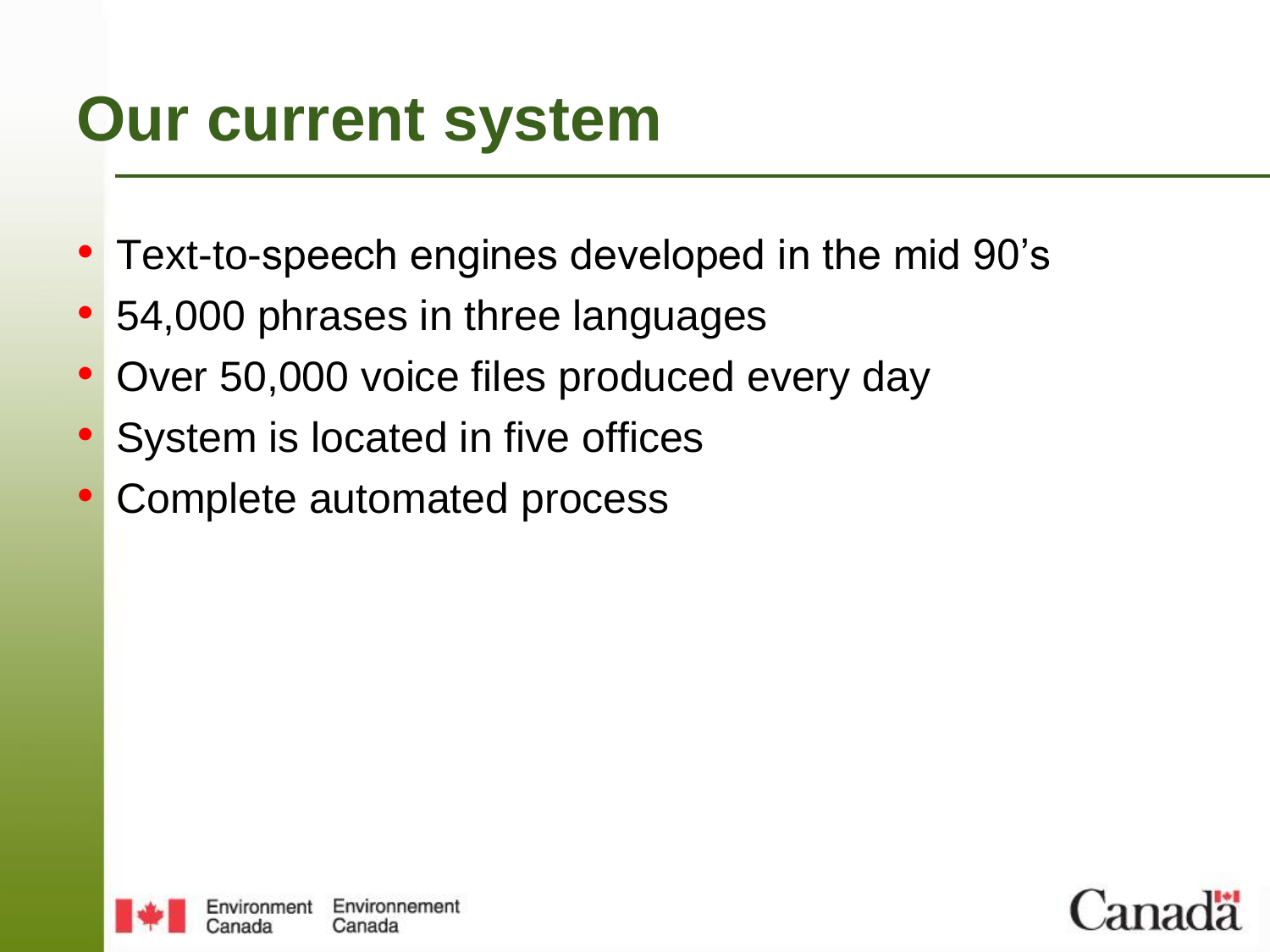### **Current system**

- Has fallen behind changes in the system
- Does not adapt to change quick enough in support of new products and alerting systems



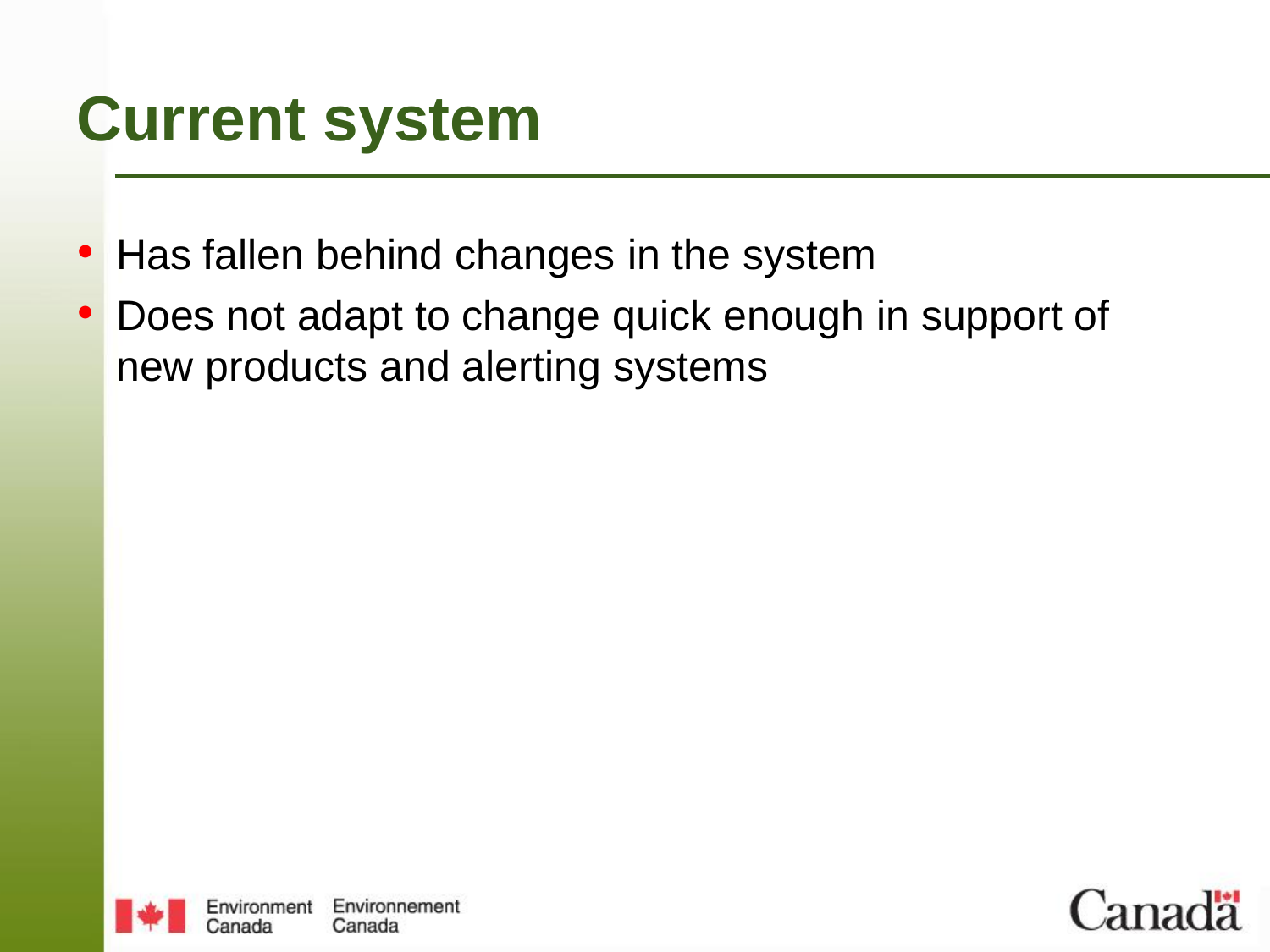### **New System**

- Adoption of the **iNOTIFY** system
- Centralized delivery in one location plus one backup
- Will provide an all hazards solution
- More agencies will be able add warnings to the system
- Solution will also provide voice files to the media



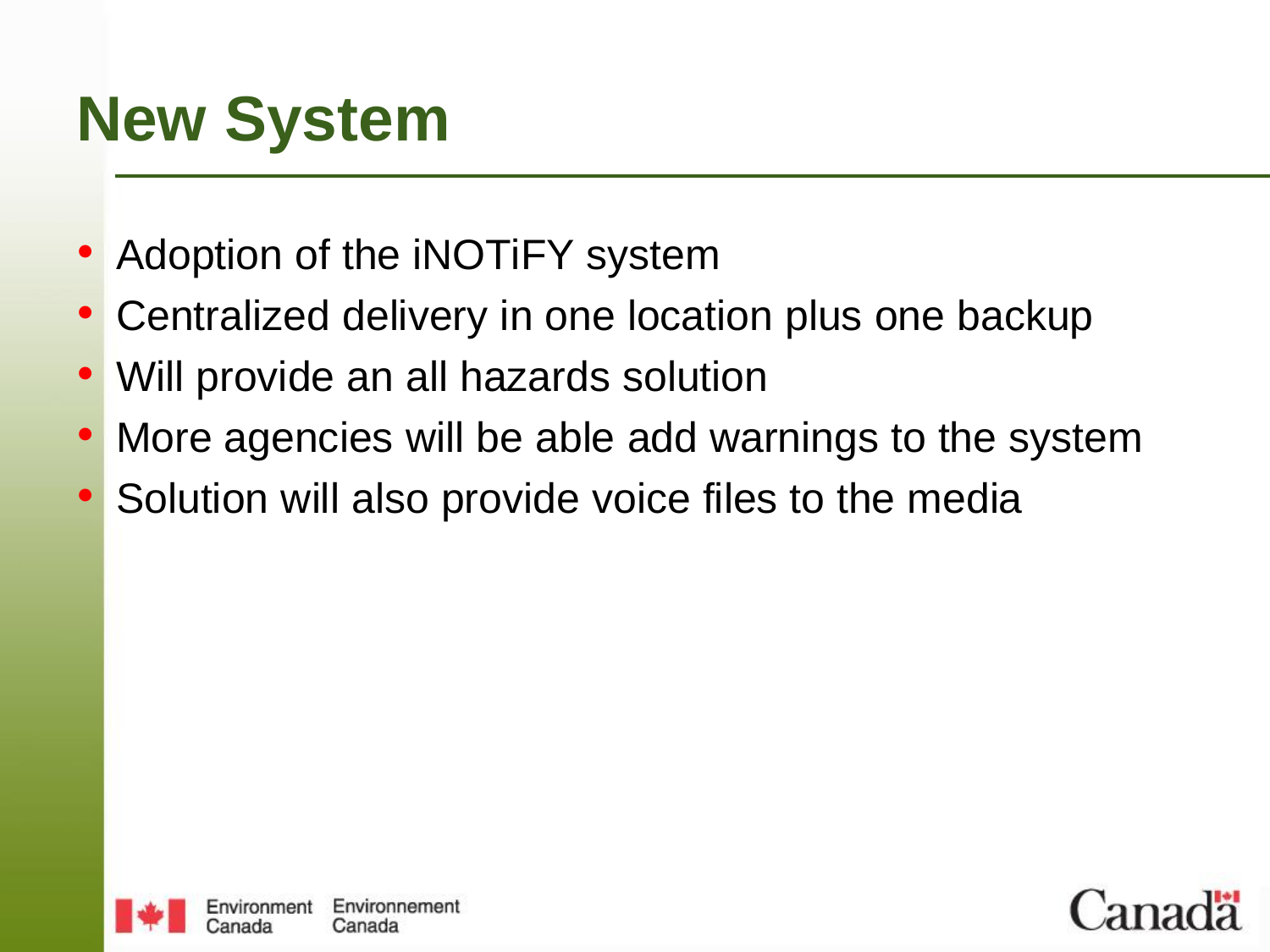### **System NWS Beginnings**

Canada

Canada



• NWS Funded National, centralized solution to replace existing 122 systems

- 122 remote portals to manage 1,000+ FM transmitters
- General Public and Government dissemination

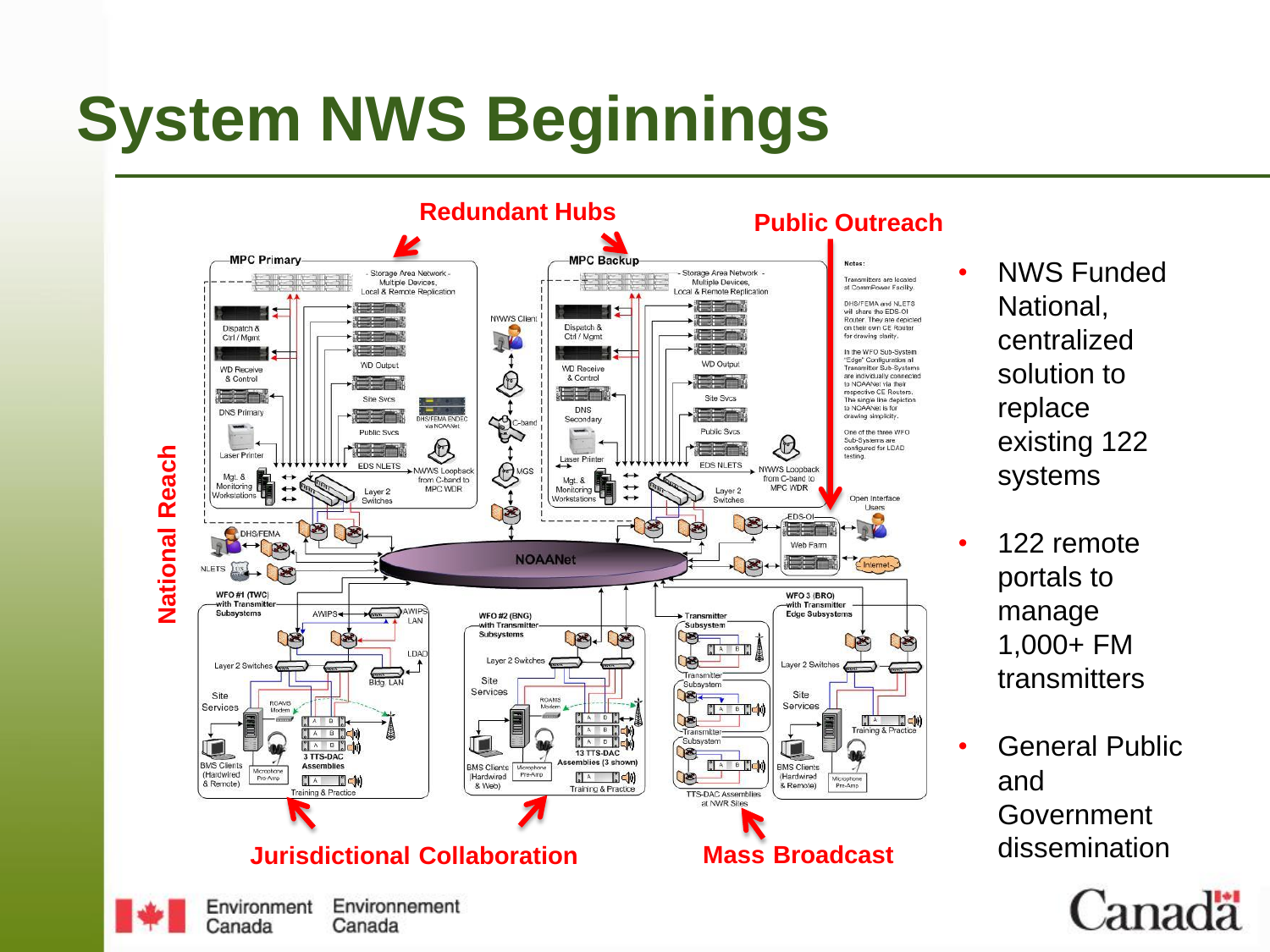### **Capabilities**

- Centralized Architecture with Local Management
- Standards Based One-to-Many Dissemination System:
	- CAP compliant throughout
	- Same message to all
- Low bandwidth "edge" solution: 64kbps
- Multi-Format alerts/warnings/forecasts:
	- Text, Recorded Audio, Text-to-Speech Audio
- Highly configurable broadcast rules:
	- Geography, Voice/Pronunciation, Periodicity, Interrupts, Tones
- Highly extensible and adaptable, making it a viable option for other First, Second and Third World nations



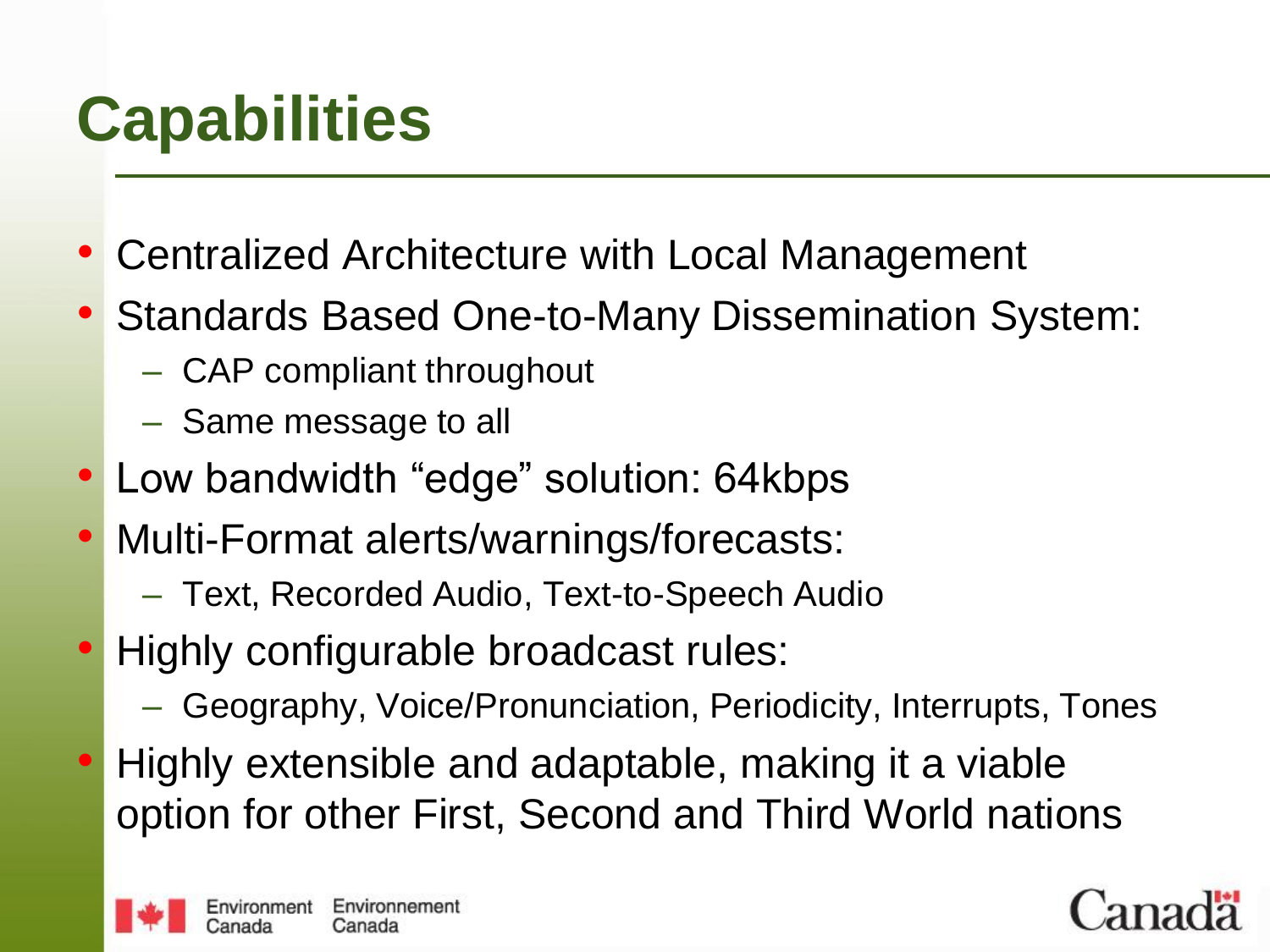### **Deployment Throughout Canada**



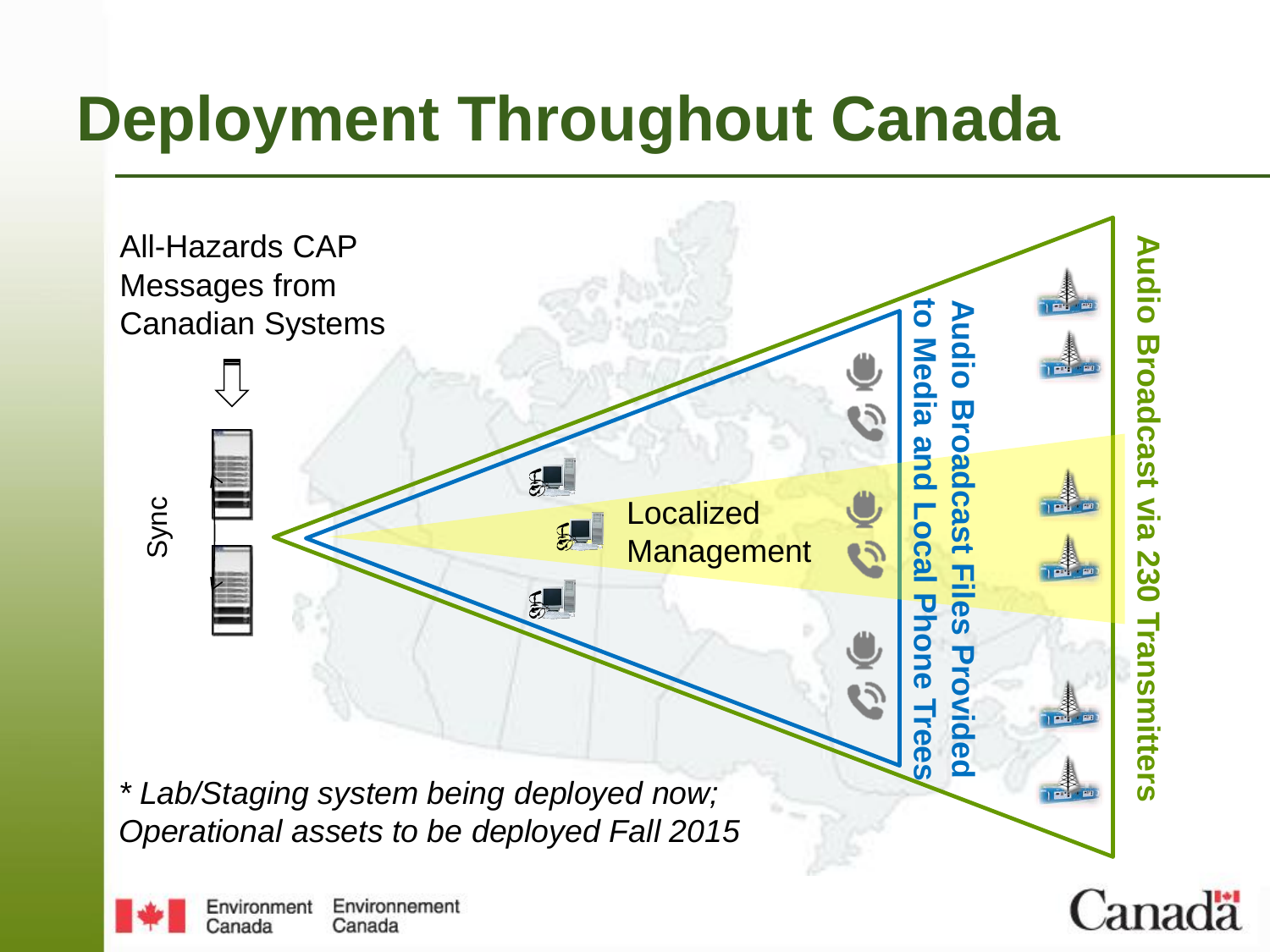### **ChatterBox**

- The ChatterBox is a self-contained unit responsible for the broadcast of text and audio data to a co-located transmitter, speaker, public address system or other audio receiver for public notification.
	- 230+ units: one per transmitter
	- Environmentally ruggedized
	- Integrated text-to-speech engine (French & English)
	- Single configuration; upgradeable to dual configuration
	- Tool-less repairs
	- Remote diagnostics (incl. live audio monitoring) & software upgrades
	- Low bandwidth utilization: 64kbps
	- Complex broadcast rules plus tone generation



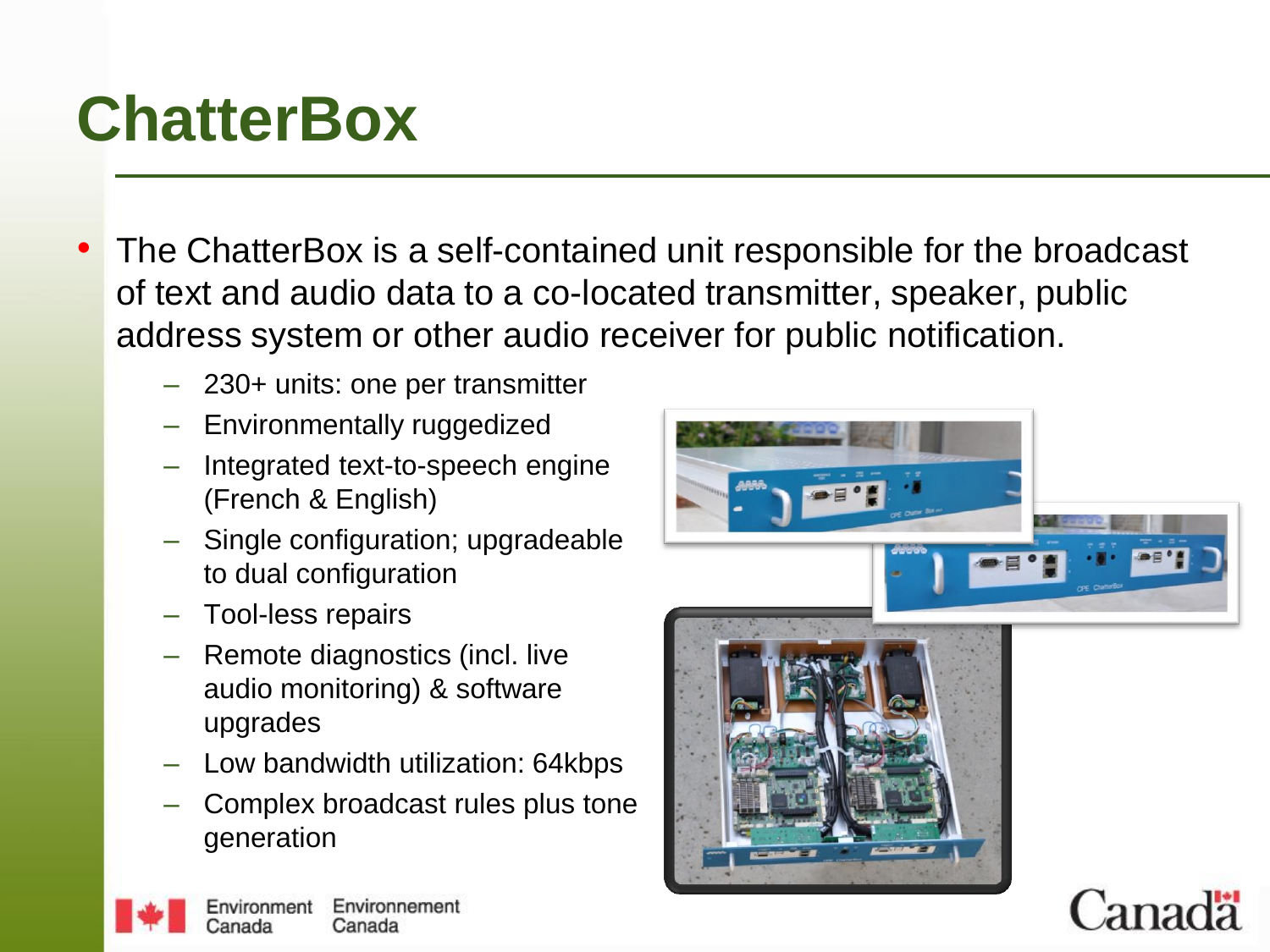## **Suitability for Third World Nations**

#### **Remote Office Solution**

• A foreign nation or territory can operate as a remote office off of the main Weatheradio system



#### **Standalone Solution**

System can collapse to a single box solution to be installed within the foreign nation (completely separate from Weatheradio system)



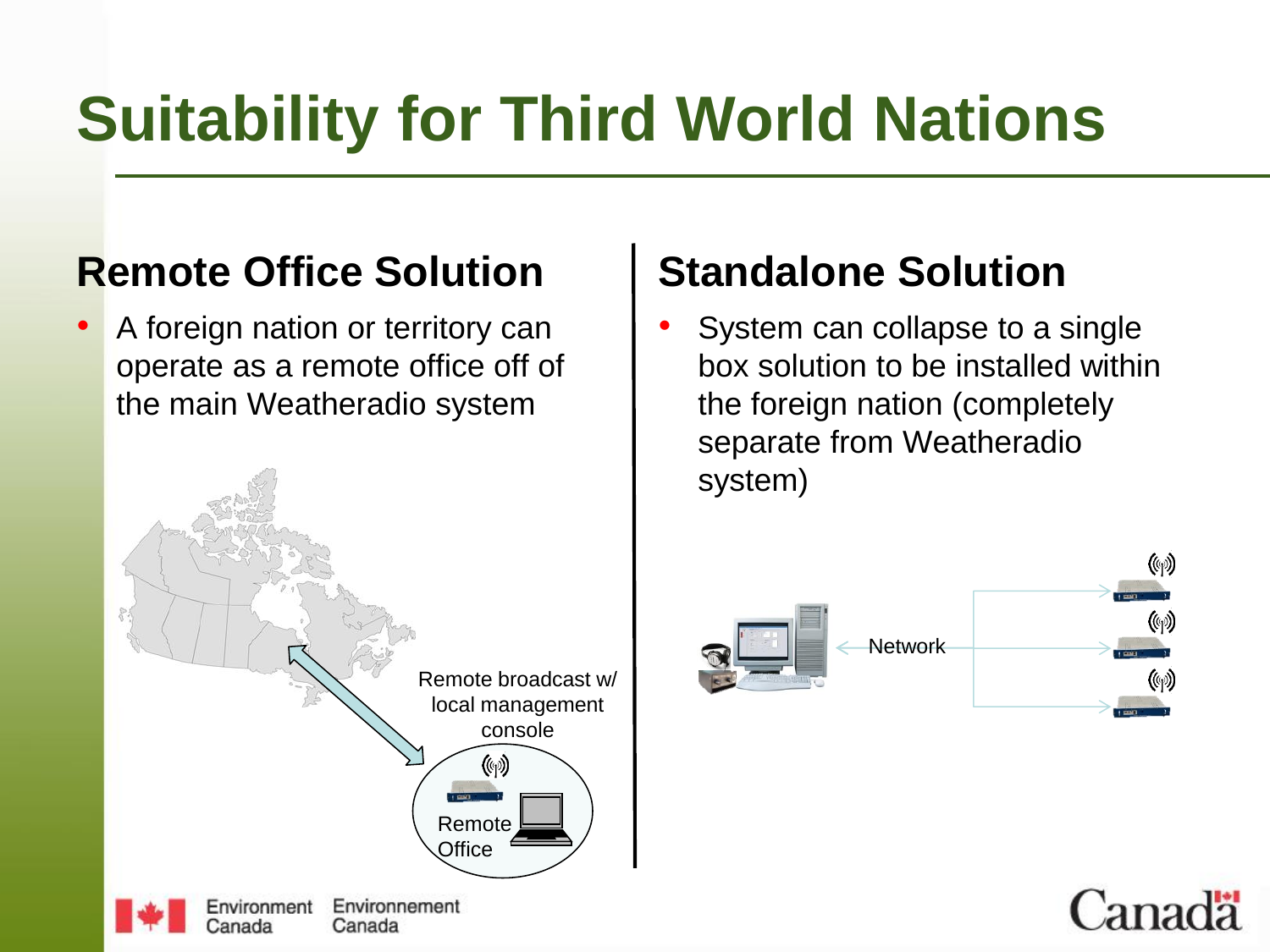#### **Suitability for Third World Nations (Cont)**

- Nuance text-to-speech engine supports 45 languages
- Non-commercial native language broadcast can be supported via local audio recording and phonetic text-tospeech
	- Canada will be using this approach for its Inuktitut population

#### *Leading by example, Canada is exploring use of this new solution for Haiti.***NA**